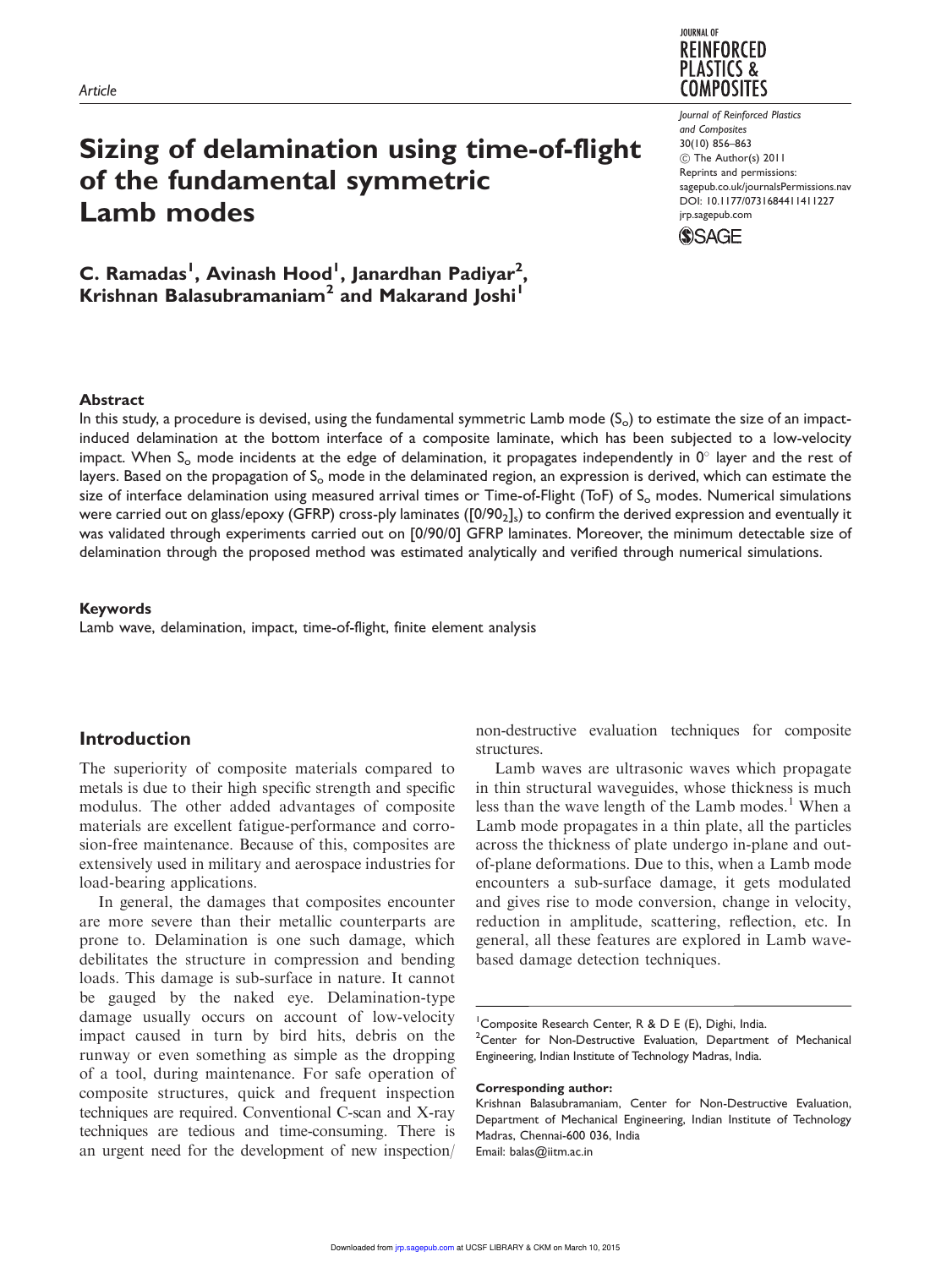Earlier, studies were carried out on interaction of  $S_0$ Lamb mode with delaminations in cross-ply laminates.<sup>2</sup> Wave groups reflected from the delamination edges were studied. When a delamination was located symmetrically across the thickness of the plate, no reflections were observed. This was attributed to zero shear stress at the delamination interface. The reflected wave groups were used to locate the delamination. $3$  When a Lamb wave propagates through a defect, wave velocity reduces due to reduction in local stiffness. Some work was carried out to detect damage in composites based on this phenomenon.<sup>4–8</sup>

Valdes and Soutis<sup>9</sup> and Ip and Mai<sup>10</sup> detected delaminations in composite laminates using the reflected wave groups from delamination edge. Su and  $Ye^{11}$ developed a Lamb wave-based quantitative technique, using artificial neural network, for identifying delaminations in  $CF/EP$  composite structures. Duflo et al.<sup>12</sup> characterized defects in the bonding of carbon/epoxy (CFRP) composite laminates using Lamb waves. Aircoupled transducers were used to obtain C-scan images of the transmitted signal when the plate was moving between the two transducers. Contact transducer and laser interferometer were used for studying Lamb wave propagation through the defect. The size and flaw area were estimated. Toyama and Takatsubo $13$  proposed an inspection technique using symmetric Lamb mode  $(S_0)$ to detect impact-induced delamination in composite laminates. This technique requires two line scans. Change in wave velocity and amplitude, due to delamination, were the criteria used for damage detection.

Hayashi and Kawashima<sup>14</sup> studied the reflection of Lamb modes at the delamination edges through strip element<sup>15,16</sup> based numerical models. Palacz et al.<sup>17</sup> studied the propagation of flexural-shear coupled wave in a delaminated multi-layered composite beam, using spectral finite element (FE) method. Ramadas et al. $18-20$  studied through numerical simulations and experiments, the interaction of  $A_0$  mode with symmetric and asymmetric delaminations in composite plates. Based on these studies, a methodology was proposed to detect the size of delamination using  $A_0$  and mode converted A<sup>o</sup> modes. This technique does not require a signal from healthy region.<sup>20</sup>

In this study, a methodology to detect the delamination size due to low-velocity impact is worked out using ToF of  $S<sub>o</sub>$  modes propagating in the delaminated region. An expression was derived based on the propagation of S<sub>o</sub> mode through the sub-laminates, which were formed due to delamination at that location. Initially, this expression was verified on  $[0/90<sub>2</sub>]$  cross-ply laminate through numerical simulations and eventually experimental verification was carried out on [0/90/0] crossply laminate. The minimum detectable delamination size is also estimated through a supplementary equation.

## S<sub>o</sub> mode propagation through delamination

In low-frequency thickness region, the velocity of  $S_0$ mode is higher than that of  $A_0$  mode. The influence of in-plane stiffness on  $S_0$  mode velocity is higher than that on  $A_0$  mode velocity. It was demonstrated that in cross-ply laminates  $([0/90<sub>n</sub>]<sub>s</sub>)$ , due to delamination no interfacial continuity between layers  $0^{\circ}$  and  $90^\circ$  exists.<sup>4,5</sup> Because of this, Lamb mode propagates independently in these layers. In impact type damage, multiple delaminations start at various interfaces in cross-ply and quasi-isotropic laminates. From analytical and experimental studies, $2^{1-25}$  it was concluded that in low-velocity impact damage, the delamination starts at the bottom-most ply and propagates in the direction of fibers for both the cross-ply and quasi-isotropic laminates. The delaminated area resulting from lowvelocity impact has an oblong shape ('peanut shape') inclined toward the direction of fibers, in the lower plies at the interface.<sup>26</sup> When  $S_0$  mode propagates in the delaminated region, the wave propagates independently in  $0^\circ$  layer and rest of the layers.<sup>13</sup> Since S<sub>o</sub> mode velocity depends on in-plane stiffness, its velocity is high in 0° layer (thin sub-laminate) than that in rest of the laminate (thick sub-laminate). Based on the above discussion, Toyama and Takatsubo $13$  derived the following expression:

$$
t_i - t_o = L\left(\frac{1}{V_i} - \frac{1}{V_o}\right) \tag{1}
$$

where  $V_i$  and  $V_o$  are  $S_o$  mode velocities of the healthy laminate and  $0^{\circ}$  layers, respectively, and  $t_i$  and  $t_o$  the corresponding arrival times. Equation (1) can be used to evaluate quantitatively the length of delamination at bottom interface  $(L)$ , due to low-velocity impact, by measuring the arrival time of transmitted wave group along 0° direction. Toyama and Takatsubo<sup>13</sup> demonstrated experimentally, the procedure to evaluate the delamination type damage. In Equation (1), to estimate the delamination size, a reference signal from healthy region is required. While deriving Equation (1), there is an explicit assumption that the distance between the transmitter and receiver should not change while capturing the signals at healthy and delaminated regions.

It was shown in the study of Toyama and Takatsubo<sup>13</sup> that S<sub>o</sub> mode propagates in  $0^{\circ}$  layer and the rest of the laminate independently. The main characteristic of low-velocity impact-induced delamination is that the size of delamination at the bottom-most interface is higher than that at other interfaces. In cross-ply laminates  $([0/90<sub>n</sub>]<sub>s</sub>$  and  $[0/90]<sub>ns</sub>$  0° layers are always positioned at the top and bottom surfaces, followed by 90° layers. In impact-induced delamination,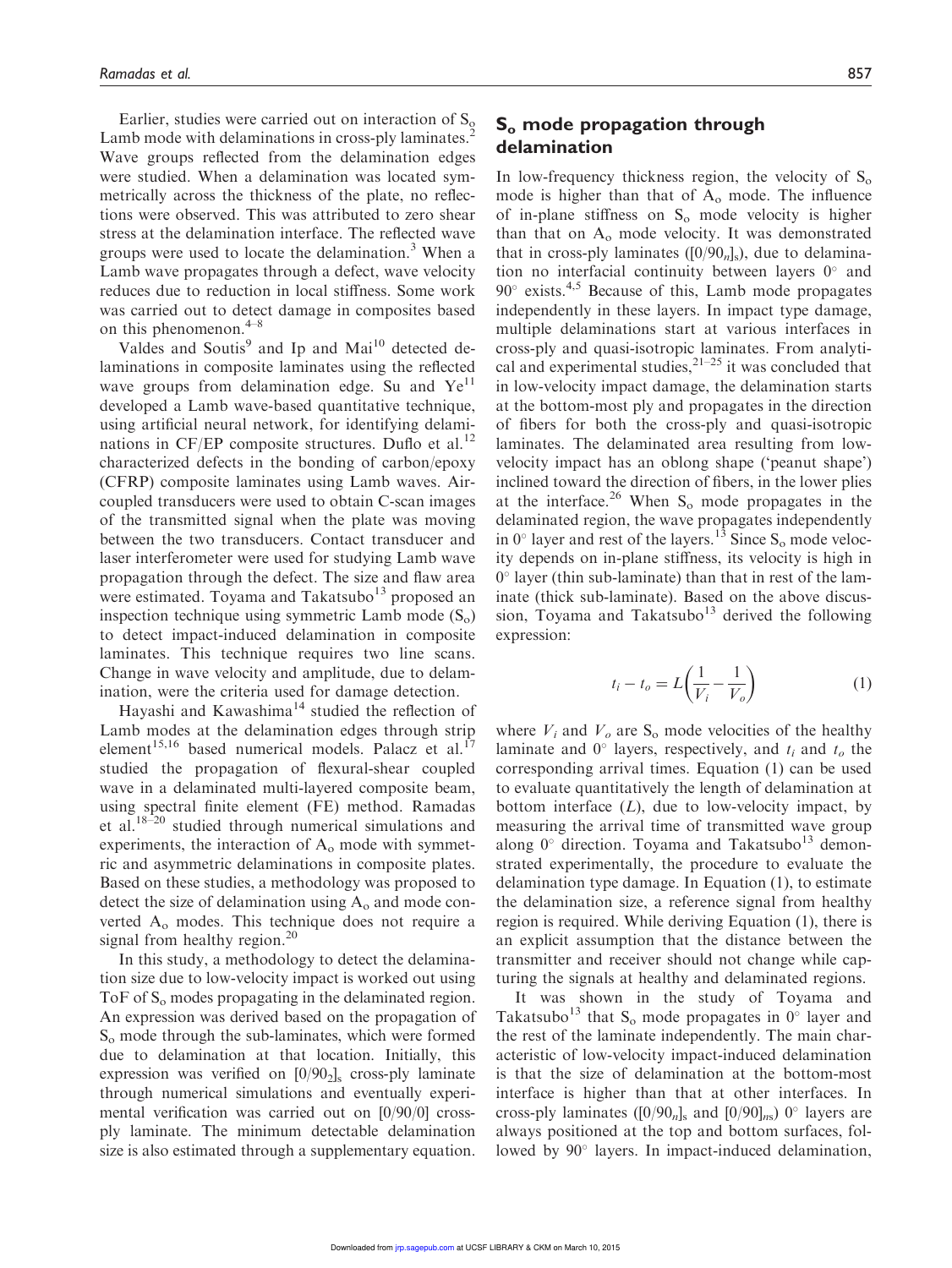the size of interface delamination at the bottom  $0^{\circ}$  and 90° layers is maximum. Above this 90° layer, there may be either  $90^{\circ}$  or  $0^{\circ}$  layer. The size of delamination between these two layers will be less than that at the bottom most interface. As we move ahead towards the top most layers, the sizes of delamination between interfaces will gradually reduce and some interfaces may not have any delamination. For instance, assume that  $S_0$  is generated at the transmitter, as shown in Figure 1.  $S<sub>o</sub>$  mode propagates in the main laminate and incidents at the front edge of delamination  $(P)$ . It splits here and propagates independently in bottom  $0^{\circ}$ layer and the other layers. The top interfaces may not have any delaminations. Even if they have, the sizes of delaminations are much smaller than at the bottom most.  $S_0$  modes propagating in the top layers have lower velocity (because of majority of 90° layers) than in the bottom  $0^{\circ}$  layer, and also  $S_0$  modes undergo interferences at the exit of delamination and propagate as a single  $S_0$  mode in the main laminate. From this analysis, it is inferred that  $S_0$  modes propagate independently in  $0^{\circ}$  layer and the rest of the laminate in an impact-induced delaminated region. Since the in-plane stiffness of  $0^{\circ}$  layer is greater than that of the rest,  $S_0$ mode propagates faster in  $0^{\circ}$  layer. The S<sub>o</sub> mode in  $0^{\circ}$ layer reaches the rear edge of delamination (Q) faster than its counterpart propagating in the rest. Based on the size of delamination, the wave groups on reaching Q either undergo interference or propagate independently in the main laminate. Based on this propagation phenomenon, the following equation can be derived:

$$
\Delta t = t_2 - t_1 = L \left( \frac{1}{V_1} - \frac{1}{V_2} \right) \tag{2}
$$

where  $t_1$  and  $t_2$  are the arrival times of  $S_0$  mode in  $0^\circ$ layer and rest of the layers, respectively. Since  $S_0$  mode has higher velocity than  $A_0$ , the first two wave groups at the leading edge of the captured signal correspond



Figure 1. Propagation of  $S<sub>o</sub>$  mode in a delaminated composite laminate.

those propagated through  $0^\circ$  layer and rest of the layers. Equation (2) was validated through numerical modeling and eventually through experimentation.

#### Numerical modeling

All numerical simulations were carried out using FE code  $ANSYS<sup>27</sup>$  on glass/epoxy (GFRP) cross-ply laminate having lay-up  $[0/90<sub>2</sub>]$ , Numerical simulations were carried out on four different sizes of delaminations, 70, 65, 60, 55, and 45 mm. In the following paragraphs, the procedure adopted for numerical modeling on  $[0/90<sub>2</sub>]$  laminate, containing 60-mm size delamination is described in detail.

In the given laminate, there were six plies (two  $0^{\circ}$  plies and four 90° plies). In FE model, each ply was modeled separately and the properties were attributed. The thickness and length of each ply were 0.33 and 300 mm, respectively. The total thickness of laminate worked out to 1.98 mm. The properties of glass/epoxy lamina are shown in Table 1. The central frequency of excitation and number of cycles were 200 kHz and 5, respectively. The excitation pulse was a tone burst modulated with Hanning window. The element used for modeling was an eight-node plane strain element with two translational degrees of freedom at each node. The size of element was 0.165 mm in the thickness direction and 0.25 mm in length direction. Attenuation was not considered in numerical modeling. Delamination was modeled by de-merging the nodes at the delamination region. $<sup>2</sup>$  To excite pure</sup>



Figure 2. In-plane and out-of-plane displacement patterns to be given across plate thickness to excite  $S<sub>o</sub>$  mode at 200 kHz.

|  |  |  | Table 1. Material properties |
|--|--|--|------------------------------|
|--|--|--|------------------------------|

| Material    | (GPa)<br>$E_{\perp}$ | $E_{22}$ (GPa) | บาง   | $v_{23}$ | $G_{13}$ (GPa) | $\rho$ (kg/m <sup>3</sup> ) |
|-------------|----------------------|----------------|-------|----------|----------------|-----------------------------|
| Glass/epoxy | 44.68                | 6.90           | 0.280 | 0.355    | 2.54           | 1990                        |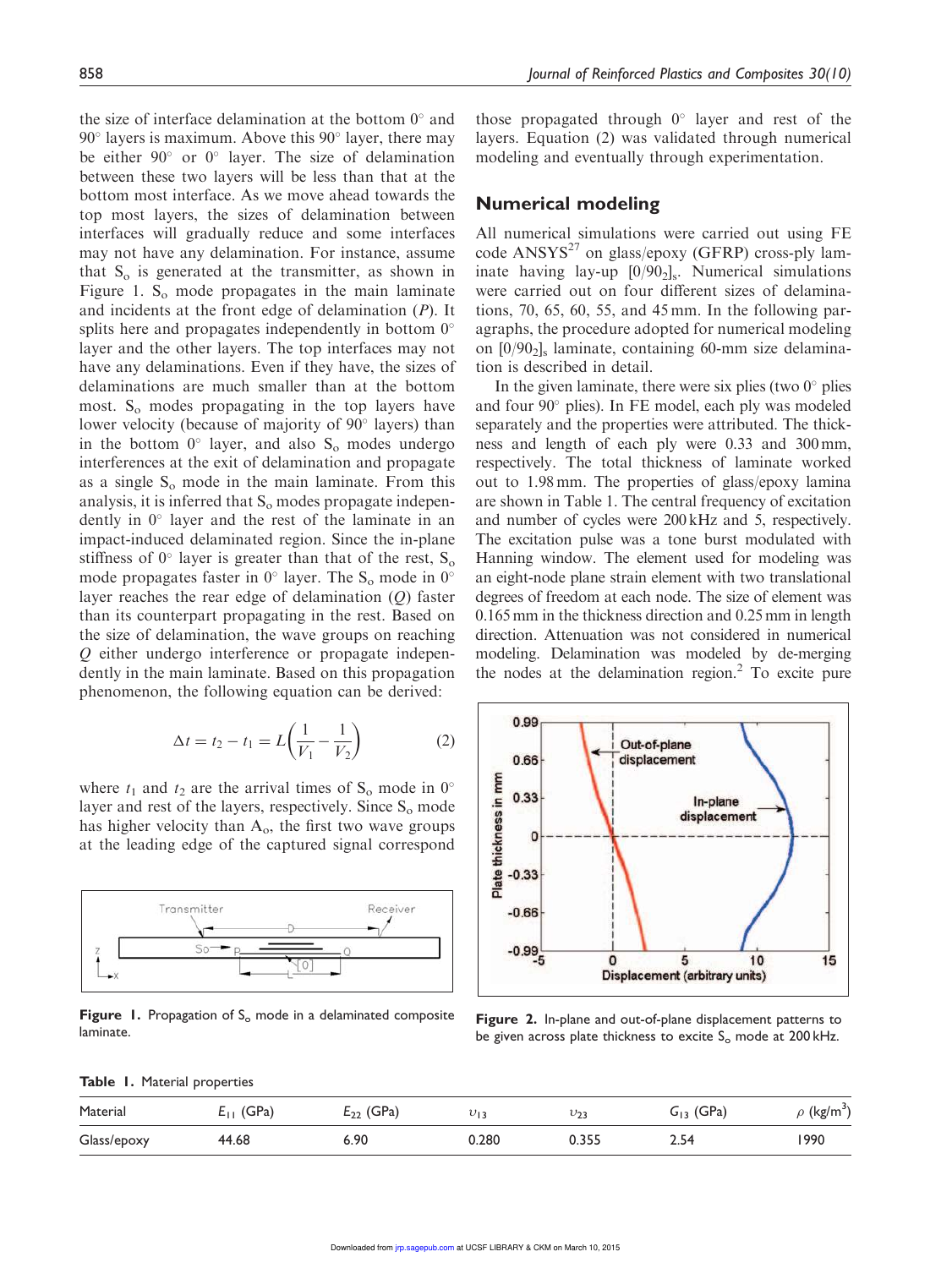

Figure 3. A-scans from numerical simulations captured at (a) 0 mm, (b) 70 mm, (c) 65 mm, (d) 60 mm, (e) 55 mm, and (f) 45 mm delamination locations.

 $S_0$  mode in  $[0/90_2]_s$  laminate at 200 kHz, the in-plane and out-of-plane displacement patterns (obtained from  $DISPERSE<sup>28</sup>$  to be given to the particles across the thickness of plate are shown in Figure 2.  $S_0$  mode in the main laminate was excited by giving this displacement pattern across the thickness of plate. Similar procedure was adopted to model the other delamination sizes as well. The group velocities of  $S_0$  mode in  $0^\circ$  layer and the rest, obtained from DISPERSE, are 4765.9 m/s and 2064.1 m/s, respectively.

The distance of separation between the transmitter and receiver was 120 mm (D), as shown in Figure 1. Initially, numerical simulation was carried out in the intact/healthy region. A-scan obtained at healthy region is shown in Figure 3(a). Since there was no delamination

in the path of propagation,  $S<sub>o</sub>$  mode did not get modulated. A-scans obtained at 70, 65, 60, 55, and 45 mm regions are shown in Figure 3(b)–(f), respectively. A video envelope was fitted over each A-scan. The peak of this envelope, shown in Figure 3(b), was taken as the representative arrival time of that whole wave group. The size of delamination was estimated using Equation (2). Table 2 lists the estimated delamination sizes in all four cases.

#### Experimental work

#### Fabrication of specimen

Experiments were carried out on cross-ply laminates. Two glass/epoxy laminates of [0/90/0] lay-up, with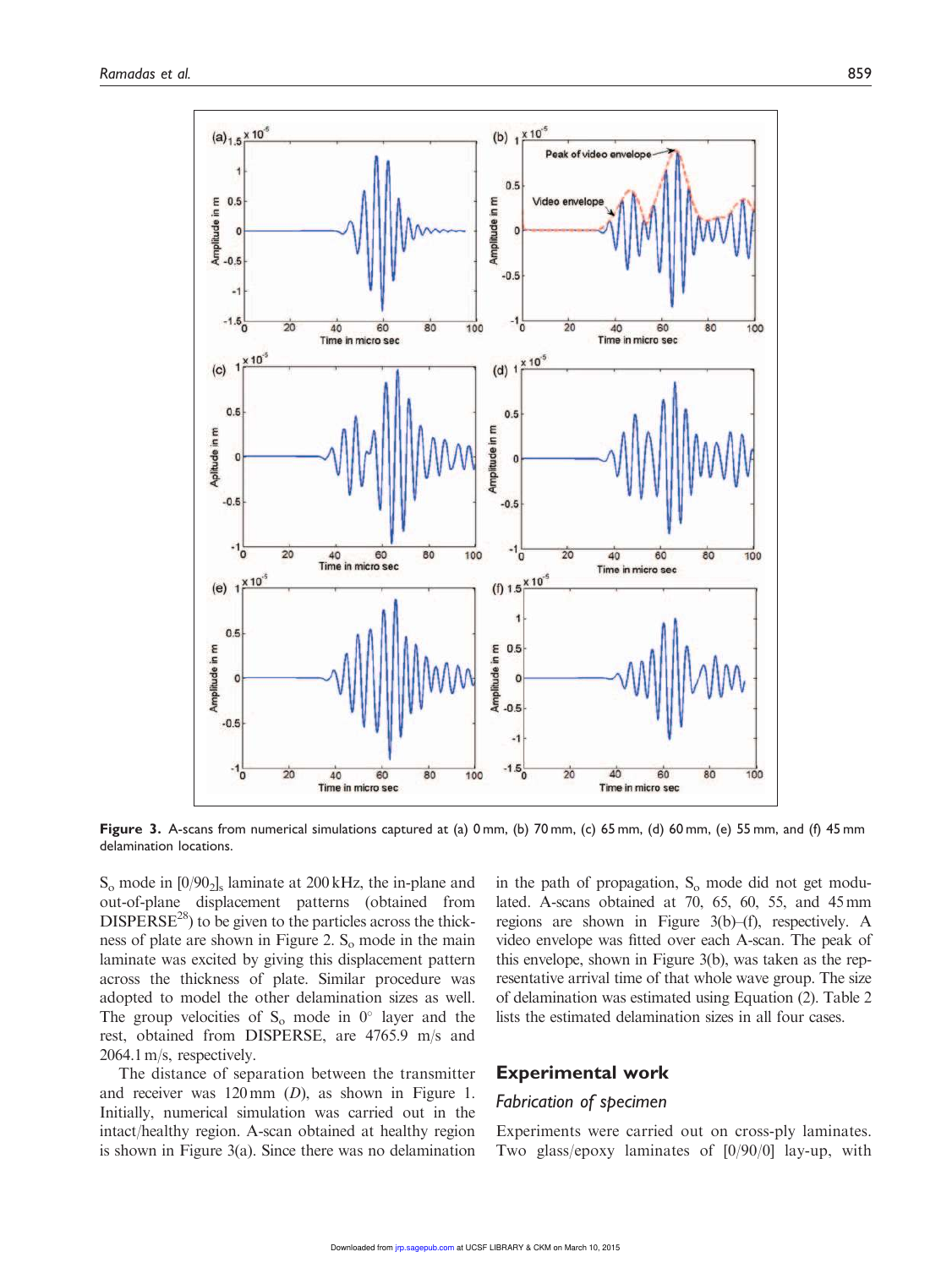| Actual delamination size (mm) | $t_1$ (µs) | $t_2$ (µs) | $\Delta t = t_2 - t_1$ (µs) | Predicted delamination size, L (mm) |
|-------------------------------|------------|------------|-----------------------------|-------------------------------------|
| 70                            | 46.4       | 65.95      | 19.55                       | 71.I                                |
| 65                            | 47.85      | 65.4       | 17.55                       | 63.9                                |
| 60                            | 49.5       | 65.3       | 15.8                        | 57.5                                |
| 55                            | 49.7       | 64.35      | 14.65                       | 53.3                                |

**Table 2.** Predicted delamination sizes from arrival times of S<sub>o</sub> modes in numerical modeling on [0/90<sub>2</sub>]<sub>s</sub> laminate



Figure 4. Schematic of experimental setup.

delamination interface between [0] and [90] plies were fabricated using resin film infusion (RFI) technique. The thickness of each ply was 0.33 mm. In each laminate, there were three plies (two [0] plies and one [90] ply); so, the thickness of each laminate was 0.99 mm. The fabrication technique for [0/90/0] laminate with a 40 mm delamination length, with delamination interface between [0] and [90] plies has been described below.

Four GFRP cross-ply laminates each of 0.99 mm thickness with [0/90/0] lay-up were prepared using RFI technique. A resin film was sandwiched between the two plies. Such sandwiches were placed one above the other till the desired thickness was reached. A brass strip of 0.05 mm thick, 40 mm width (delamination length), and 100 mm length (80 mm length was kept inside the laminate and remaining 20 mm was projecting out) was inserted between  $90^{\circ}$  and  $0^{\circ}$  plies from one of the sides of the laminate. The brass strip was coated with poly vinyl alcohol for easy removal from the laminate after curing. Sufficient bleeder was used to absorb any excess resin. A vacuum bag was placed on the top and sealed with a sealant tape. A thermocouple was placed on the top of the job to continuously monitor the temperature during curing. The job was heated at a rate of  $2^{\circ}$ C/min up to 80 $^{\circ}$ C, soaked for 30 min followed by heating up to  $120^{\circ}$ C and soaked for 60 mn. After completion of heating cycle, the job was allowed to cool to room temperature. The brass strip was removed by subjecting to four point bending. Thus, a delamination of 40 mm length was created in the laminate. The laminate was cut into length and width of 400 and 300 mm, respectively. The lamina properties of this laminate are given in Table 1.

The same fabrication technique (RFI) as described above was used for making laminate of [0/90/0] lay-up with 35 mm delamination size. Delaminations introduced in two laminates of [0/90/0] lay-up, divided each laminate into two sub-laminates, [0/90] and [0], at the delamination region.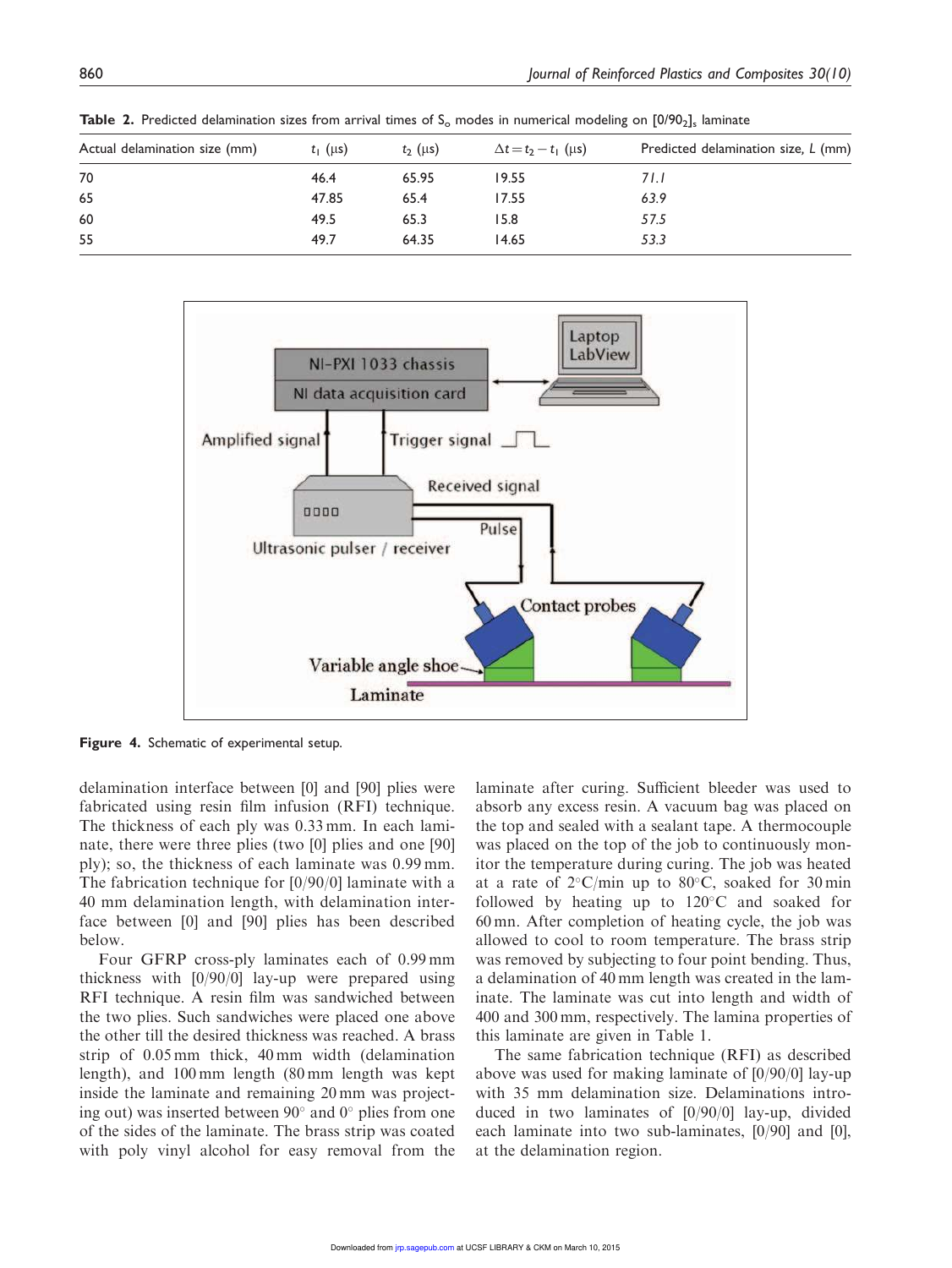#### Experimental setup

The schematic experimental setup, as shown in Figure 4, consists of a signal generator, power amplifier, 200- MHz A/D card, signal conditioner, and a laptop computer. The probes used were contact probes mounted on variable angle shoes, which were made with perspex material. Water was used as couplant between the interfaces, i.e. probe and angle shoe, laminate, and angle shoe. The central frequency of excitation was 0.5 MHz and there were five cycles. The angle of the transducer to be set, based on the phase velocity of Lamb mode  $(S_0)$  to be generated and received, was calculated using Snell–Descartes law. Phase velocity of S<sub>o</sub> mode in GFRP laminate was obtained from DISPERSE.

#### A-scans from experiments

The distance of separation between the transmitter and receiver was fixed at 120 mm (approximately). The angle of transducers with respect to vertical was adjusted at 44.26°. Initially, the transmitter and receiver were positioned at healthy region. There was no delamination in the propagation path of  $S_0$  mode from the transmitter to receiver. The A-scan obtained at this region is shown in Figure 5(a). Now, the transmitter and receiver were moved in such a manner that the delamination of size 40 mm was in between them. Figure 5(b) shows A-scan obtained in this configuration. Similarly, one more A-scan was captured, which is shown in Figure 5(c), keeping the delamination of size 35 mm in between the transmitter and receiver.

On each experimental A-scan, video envelope was fitted, and the peak of this envelope was taken as the representative arrival time of that wave group. Table 3 lists the arrival times of  $S_0$  wave groups in each delamination case. The group velocities of  $S_0$  mode in the sub-laminates [0] and [0/90] obtained from DISPERSE were 4765.9 m/s and 2757.7 m/s, respectively. The sizes of delaminations, estimated using Equation (2) were shown in Table 3.

#### Results and discussion

Numerical simulations were carried out on cross-ply laminates introducing four delaminations of different sizes from 70 mm to 50 mm. Table 3 lists the arrival times and difference in arrival times of Lamb mode, So. The difference in arrival time decreases with decrease in the size of delamination, as shown in Table 3. This can also be deduced from Equation (2), which gives an estimate of the size of delamination. In Equation (2), the size of interface delamination is directly proportional to the difference in the arrival times of  $S_0$  modes.



Figure 5. A-scans from experiments captured at (a) 0 mm, (b) 40 mm, and (c) 35 mm delamination locations.

The delamination sizes predicted using Equation (2) are in concord with the actual values.

Ramadas et al. $20$  while proposing a methodology to predict the delamination size using  $A_0$  and  $S_0$  modes derived an expression to estimate the minimum size of detectable delamination  $(L_{\text{min}})$ . This expression requires the group velocities of  $A_0$  and  $S_0$  mode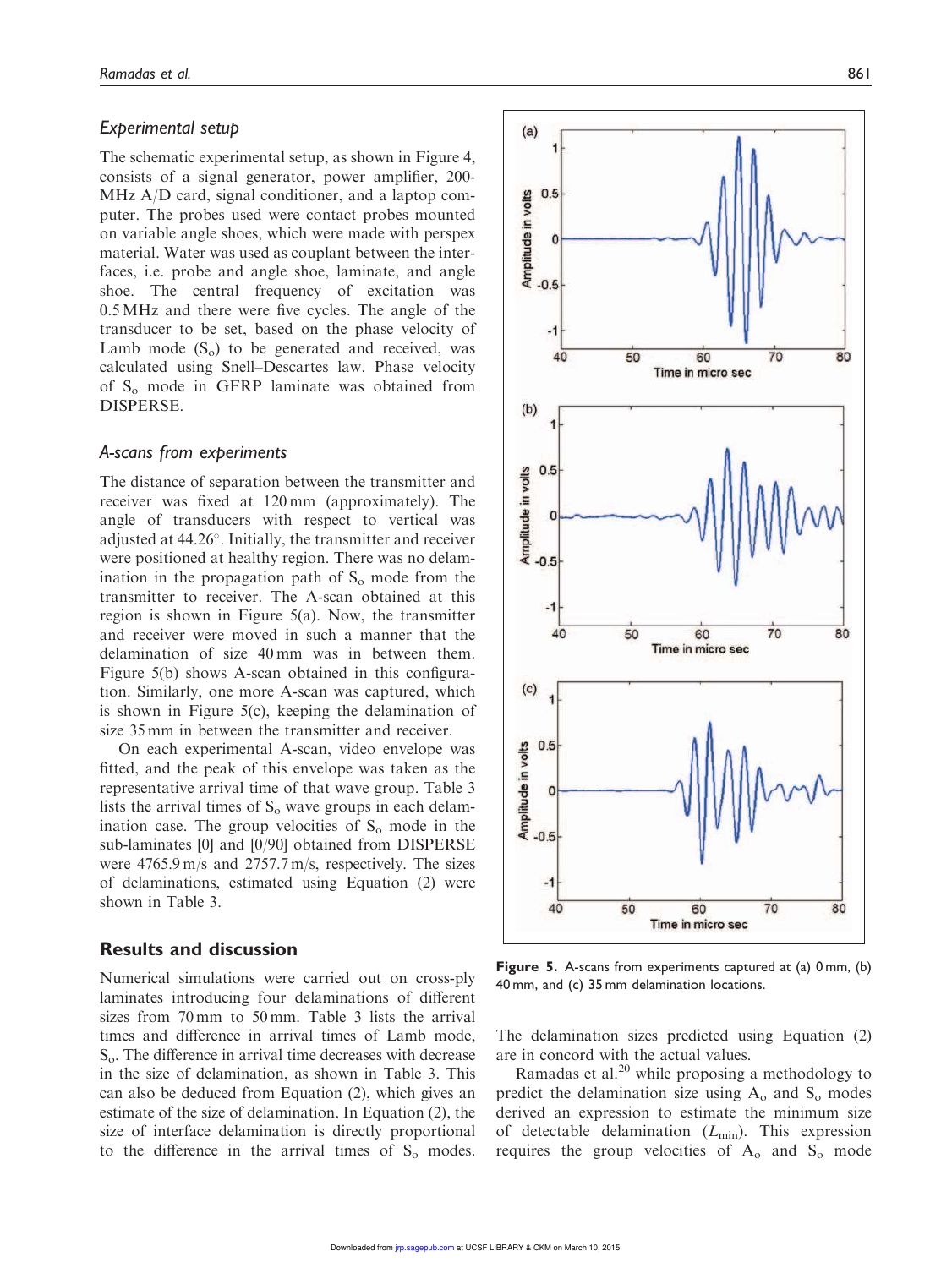| $t_1$ ( $\mu s$ ) | $t_2$ ( $\mu$ s) | $\Delta t = t_2 - t_1$ (µs) | Predicted delamination size, L (mm) |
|-------------------|------------------|-----------------------------|-------------------------------------|
| 60.9              | 66.0             |                             | 33.4                                |
| 64. I             | 71.0             |                             | 38.6                                |
|                   |                  |                             |                                     |

**Table 3.** Predicted delamination sizes from arrival times of  $S_0$  modes in experiments on [0/90/0] laminate



Figure 6. C-scan images obtained over (a) 35 mm and (b) 40 mm delamination regions.

velocities. In this study,  $S_0$  modes were used for the prediction of delamination size. Based on this, the expression<sup>20</sup> can be modified as follows:

$$
\frac{n}{2f} = L_{\min}\left(\frac{1}{V_1} - \frac{1}{V_2}\right) \tag{3}
$$

where f and  $n$  are the excitation frequency and number of cycles, respectively. In numerical simulations, since, the excitation frequency (200 kHz), number of cycles (five) and the group velocities of  $S_0$  mode were known, the estimated minimum size of detectable delamination  $(L_{\text{min}})$  was 45 mm. Figure 3(f) shows A-scan obtained through numerical simulations carried out on a crossply laminate containing 45 mm delamination. In this A-scan, since there is interference between  $S_0$  modes propagating through the thin and thick sub-laminates, it is difficult to identify the arrival time of each  $S_0$  mode. In such cases, to use this methodology, a suitable algorithm which can separate the signals undergoing interference, may have to be employed. Experimental validations were carried out on [0/90/0] cross-ply laminates containing 40 and 35 mm delamination sizes at the interface of  $0^{\circ}$  and  $90^{\circ}$  layers. The arrival times of  $S_0$ modes in experimental A-scans were obtained by fitting a video envelope over the signal. Thus, obtained arrival times and difference in arrival times are listed in Table 3. Using the group velocities of  $S_0$  mode in the sub-laminates ([0] and [0/90]) and the difference in arrival times, the estimated delamination sizes were 38.6 and 33.4 mm, whereas the actual sizes were 40 and 35 mm, respectively. The predicted delamination sizes are in concurrence with the actual values. Conventional C-scan was carried out on delaminated regions. Figure 6 shows the C-scan images obtained over 35 and 40 mm delamination regions. The predicted sizes of delaminations from C-scan images were 34 and 42 mm. The minimum size of detectable delamination was also estimated in [0/90/0] laminate. This value worked out to 32 mm.

From the above discussion, it is concluded that in cross-ply laminates,  $([0/90<sub>n</sub>]<sub>s</sub>$  and  $[0/90]<sub>ns</sub>$ ), the size of delamination at the bottom interface can be determined using the ToF of  $S_0$  mode in  $0^\circ$  layer and the rest without any base line data or reference signal.

### **Conclusions**

An expression, which can predict the size of delamination at the bottom interface without recourse to a reference signal, was derived. This expression was verified through numerical simulations and eventually validated by experiments. An existing expression for prediction of the minimum size of detectable delamination was modified to suit this study and used to predict the minimum size of detectable delamination in both numerical simulations and experiments.